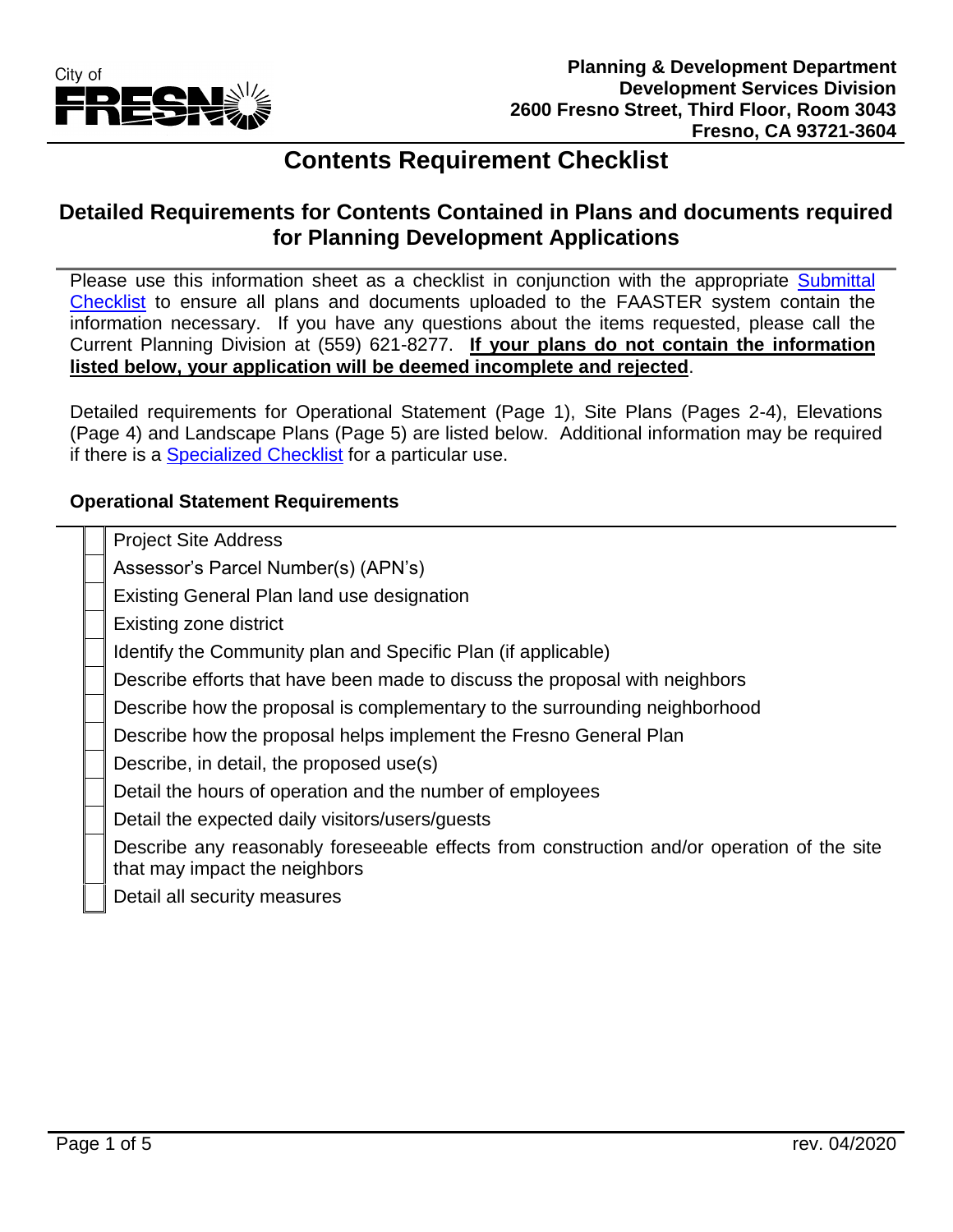## **Site Plan layout must include the following:**

| Sheet size minimum of 24" $\times$ 36" (folded to 81/2" $\times$ 11" size for project file folder)<br>Date of preparation<br><b>Title block</b><br>Scale: $1" = 30'$ or larger (engineers scale only)<br>North arrow<br>Vicinity map depicting four major streets (1/2 square mile)<br>Existing and proposed planned land use designation<br>Existing and proposed zone district<br>Assessor's Parcel Number(s) (APN's)<br>Project site address<br>Contact information of the Property Owner, Applicant and Design Consultant<br><b>Standard Notes and Requirements</b><br>Other required on-site information:<br>Property lines and dimensions<br>Note that the entire parcel of record (i.e., created pursuant to the State of California Subdivision<br>Map Act and the Fresno Municipal Code) must be identified including a legal description. If only<br>a portion of an existing parcel is to be developed, a key map shall be included depicting the<br>entire parcel.<br>Phase lines (if applicable)<br>Scope of work: all items shall be listed as existing (to remain or to be removed), proposed or<br>future<br>Easements, both existing and proposed<br>Points of access (vehicular and pedestrian)<br>Buildings, existing and proposed, and their dimensions and setbacks from property lines<br>Setback line illustrated with a dashed line and labeled<br>Landscaped areas, existing and proposed<br>Recycling and refuse enclosures<br>All existing and proposed pad, utility vaults, transformers, backflow prevention devices, gas<br>meters, free standing mailboxes, and type/location/height, of proposed lights/light poles, fire<br>hydrants, etc.<br>Fences/walls, existing and proposed, including height and type<br>Signs, existing and proposed | General information: |  |  |
|-------------------------------------------------------------------------------------------------------------------------------------------------------------------------------------------------------------------------------------------------------------------------------------------------------------------------------------------------------------------------------------------------------------------------------------------------------------------------------------------------------------------------------------------------------------------------------------------------------------------------------------------------------------------------------------------------------------------------------------------------------------------------------------------------------------------------------------------------------------------------------------------------------------------------------------------------------------------------------------------------------------------------------------------------------------------------------------------------------------------------------------------------------------------------------------------------------------------------------------------------------------------------------------------------------------------------------------------------------------------------------------------------------------------------------------------------------------------------------------------------------------------------------------------------------------------------------------------------------------------------------------------------------------------------------------------------------------------------------------------------------------------------------|----------------------|--|--|
|                                                                                                                                                                                                                                                                                                                                                                                                                                                                                                                                                                                                                                                                                                                                                                                                                                                                                                                                                                                                                                                                                                                                                                                                                                                                                                                                                                                                                                                                                                                                                                                                                                                                                                                                                                               |                      |  |  |
|                                                                                                                                                                                                                                                                                                                                                                                                                                                                                                                                                                                                                                                                                                                                                                                                                                                                                                                                                                                                                                                                                                                                                                                                                                                                                                                                                                                                                                                                                                                                                                                                                                                                                                                                                                               |                      |  |  |
|                                                                                                                                                                                                                                                                                                                                                                                                                                                                                                                                                                                                                                                                                                                                                                                                                                                                                                                                                                                                                                                                                                                                                                                                                                                                                                                                                                                                                                                                                                                                                                                                                                                                                                                                                                               |                      |  |  |
|                                                                                                                                                                                                                                                                                                                                                                                                                                                                                                                                                                                                                                                                                                                                                                                                                                                                                                                                                                                                                                                                                                                                                                                                                                                                                                                                                                                                                                                                                                                                                                                                                                                                                                                                                                               |                      |  |  |
|                                                                                                                                                                                                                                                                                                                                                                                                                                                                                                                                                                                                                                                                                                                                                                                                                                                                                                                                                                                                                                                                                                                                                                                                                                                                                                                                                                                                                                                                                                                                                                                                                                                                                                                                                                               |                      |  |  |
|                                                                                                                                                                                                                                                                                                                                                                                                                                                                                                                                                                                                                                                                                                                                                                                                                                                                                                                                                                                                                                                                                                                                                                                                                                                                                                                                                                                                                                                                                                                                                                                                                                                                                                                                                                               |                      |  |  |
|                                                                                                                                                                                                                                                                                                                                                                                                                                                                                                                                                                                                                                                                                                                                                                                                                                                                                                                                                                                                                                                                                                                                                                                                                                                                                                                                                                                                                                                                                                                                                                                                                                                                                                                                                                               |                      |  |  |
|                                                                                                                                                                                                                                                                                                                                                                                                                                                                                                                                                                                                                                                                                                                                                                                                                                                                                                                                                                                                                                                                                                                                                                                                                                                                                                                                                                                                                                                                                                                                                                                                                                                                                                                                                                               |                      |  |  |
|                                                                                                                                                                                                                                                                                                                                                                                                                                                                                                                                                                                                                                                                                                                                                                                                                                                                                                                                                                                                                                                                                                                                                                                                                                                                                                                                                                                                                                                                                                                                                                                                                                                                                                                                                                               |                      |  |  |
|                                                                                                                                                                                                                                                                                                                                                                                                                                                                                                                                                                                                                                                                                                                                                                                                                                                                                                                                                                                                                                                                                                                                                                                                                                                                                                                                                                                                                                                                                                                                                                                                                                                                                                                                                                               |                      |  |  |
|                                                                                                                                                                                                                                                                                                                                                                                                                                                                                                                                                                                                                                                                                                                                                                                                                                                                                                                                                                                                                                                                                                                                                                                                                                                                                                                                                                                                                                                                                                                                                                                                                                                                                                                                                                               |                      |  |  |
|                                                                                                                                                                                                                                                                                                                                                                                                                                                                                                                                                                                                                                                                                                                                                                                                                                                                                                                                                                                                                                                                                                                                                                                                                                                                                                                                                                                                                                                                                                                                                                                                                                                                                                                                                                               |                      |  |  |
|                                                                                                                                                                                                                                                                                                                                                                                                                                                                                                                                                                                                                                                                                                                                                                                                                                                                                                                                                                                                                                                                                                                                                                                                                                                                                                                                                                                                                                                                                                                                                                                                                                                                                                                                                                               |                      |  |  |
|                                                                                                                                                                                                                                                                                                                                                                                                                                                                                                                                                                                                                                                                                                                                                                                                                                                                                                                                                                                                                                                                                                                                                                                                                                                                                                                                                                                                                                                                                                                                                                                                                                                                                                                                                                               |                      |  |  |
|                                                                                                                                                                                                                                                                                                                                                                                                                                                                                                                                                                                                                                                                                                                                                                                                                                                                                                                                                                                                                                                                                                                                                                                                                                                                                                                                                                                                                                                                                                                                                                                                                                                                                                                                                                               |                      |  |  |
|                                                                                                                                                                                                                                                                                                                                                                                                                                                                                                                                                                                                                                                                                                                                                                                                                                                                                                                                                                                                                                                                                                                                                                                                                                                                                                                                                                                                                                                                                                                                                                                                                                                                                                                                                                               |                      |  |  |
|                                                                                                                                                                                                                                                                                                                                                                                                                                                                                                                                                                                                                                                                                                                                                                                                                                                                                                                                                                                                                                                                                                                                                                                                                                                                                                                                                                                                                                                                                                                                                                                                                                                                                                                                                                               |                      |  |  |
|                                                                                                                                                                                                                                                                                                                                                                                                                                                                                                                                                                                                                                                                                                                                                                                                                                                                                                                                                                                                                                                                                                                                                                                                                                                                                                                                                                                                                                                                                                                                                                                                                                                                                                                                                                               |                      |  |  |
|                                                                                                                                                                                                                                                                                                                                                                                                                                                                                                                                                                                                                                                                                                                                                                                                                                                                                                                                                                                                                                                                                                                                                                                                                                                                                                                                                                                                                                                                                                                                                                                                                                                                                                                                                                               |                      |  |  |
|                                                                                                                                                                                                                                                                                                                                                                                                                                                                                                                                                                                                                                                                                                                                                                                                                                                                                                                                                                                                                                                                                                                                                                                                                                                                                                                                                                                                                                                                                                                                                                                                                                                                                                                                                                               |                      |  |  |
|                                                                                                                                                                                                                                                                                                                                                                                                                                                                                                                                                                                                                                                                                                                                                                                                                                                                                                                                                                                                                                                                                                                                                                                                                                                                                                                                                                                                                                                                                                                                                                                                                                                                                                                                                                               |                      |  |  |
|                                                                                                                                                                                                                                                                                                                                                                                                                                                                                                                                                                                                                                                                                                                                                                                                                                                                                                                                                                                                                                                                                                                                                                                                                                                                                                                                                                                                                                                                                                                                                                                                                                                                                                                                                                               |                      |  |  |
|                                                                                                                                                                                                                                                                                                                                                                                                                                                                                                                                                                                                                                                                                                                                                                                                                                                                                                                                                                                                                                                                                                                                                                                                                                                                                                                                                                                                                                                                                                                                                                                                                                                                                                                                                                               |                      |  |  |
|                                                                                                                                                                                                                                                                                                                                                                                                                                                                                                                                                                                                                                                                                                                                                                                                                                                                                                                                                                                                                                                                                                                                                                                                                                                                                                                                                                                                                                                                                                                                                                                                                                                                                                                                                                               |                      |  |  |
|                                                                                                                                                                                                                                                                                                                                                                                                                                                                                                                                                                                                                                                                                                                                                                                                                                                                                                                                                                                                                                                                                                                                                                                                                                                                                                                                                                                                                                                                                                                                                                                                                                                                                                                                                                               |                      |  |  |
|                                                                                                                                                                                                                                                                                                                                                                                                                                                                                                                                                                                                                                                                                                                                                                                                                                                                                                                                                                                                                                                                                                                                                                                                                                                                                                                                                                                                                                                                                                                                                                                                                                                                                                                                                                               |                      |  |  |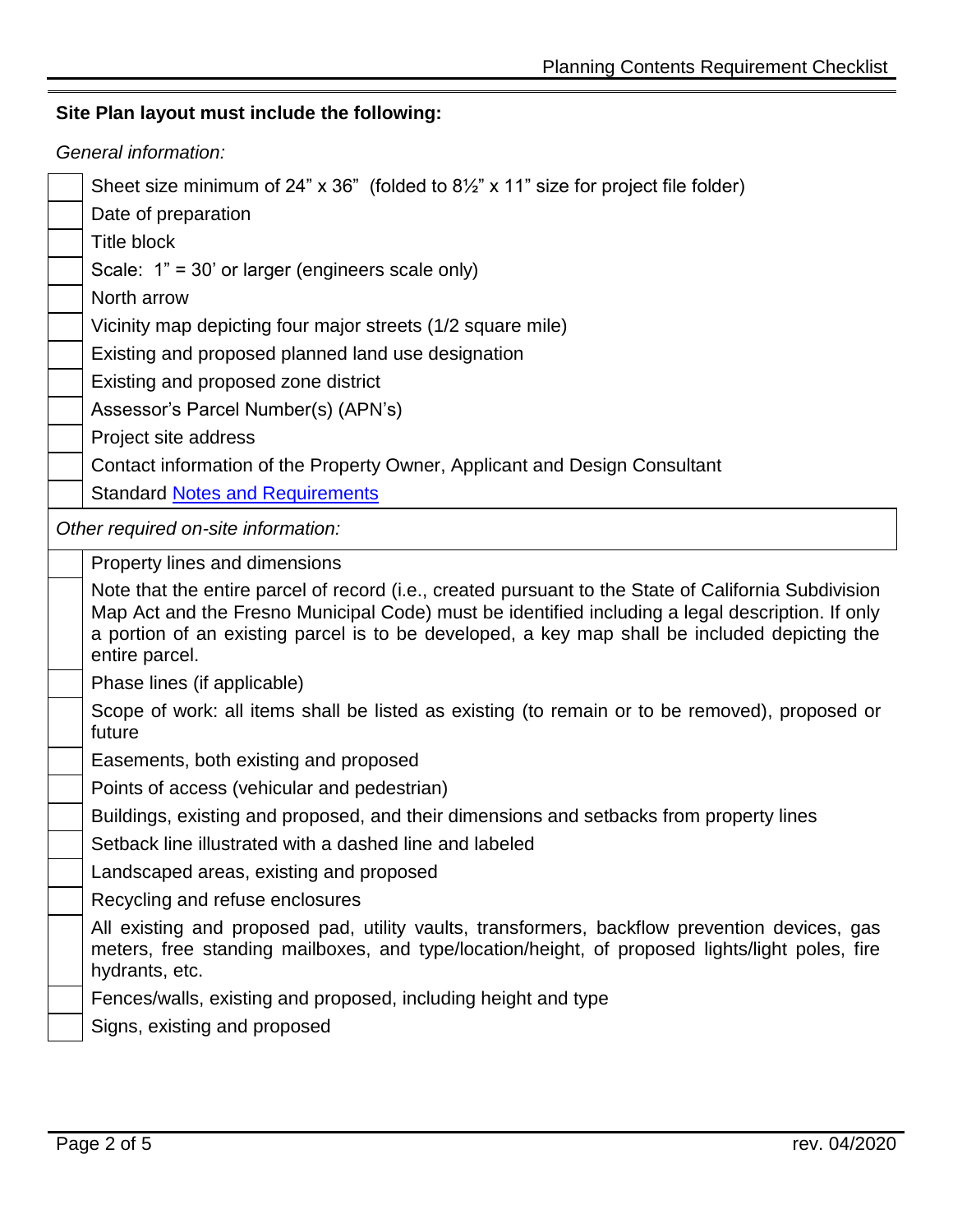*Summary table that includes the following in square feet, acres and percentage:*

Project site area (net and gross)

- Existing building area (per building and use)
- Proposed building area (per building and use)
- Building coverage (i.e., lot coverage)
- Paved area

Landscape area

*Parking area information:*

| Parking area implified in                                                                                                                                      |
|----------------------------------------------------------------------------------------------------------------------------------------------------------------|
| All existing and proposed paved surfaces (walkways, driveways, etc.)                                                                                           |
| All existing and proposed parking spaces with dimensions. Show degree of angled stalls.                                                                        |
| Identify the three foot vehicle overhang adjacent to a continuous curb. No obstructions are<br>permitted within the overhang.                                  |
| Lighting is not to be included within the required three foot overhang area                                                                                    |
| All existing and proposed bicycle parking spaces                                                                                                               |
| All existing and proposed loading zones (min. 12 ft. by 40 ft.; If loading zone is to be located<br>within a building, depict on floor plan)                   |
| Walkways that are adjacent to parking areas shall be a minimum of seven feet in width                                                                          |
| Curbs must be six inches in height                                                                                                                             |
| Wheel stops (if needed) must be six inches in height                                                                                                           |
| Fire lanes must be clearly depicted                                                                                                                            |
| Summary table that includes the following:                                                                                                                     |
| Number of parking spaces <i>provided</i> (standard and compact)                                                                                                |
| Number of parking spaces required                                                                                                                              |
| Number of accessible parking spaces provided                                                                                                                   |
| Number of accessible parking spaces required                                                                                                                   |
| Number of bicycle parking spaces provided                                                                                                                      |
| Number of bicycle parking spaces required                                                                                                                      |
| Ratio of parking spaces to floor area                                                                                                                          |
| Circulation aisles clearly depicted and dimensioned                                                                                                            |
| <b>Directional arrows</b>                                                                                                                                      |
| Disability parking, ramps and signage (including all site details)                                                                                             |
| Paving per the Department of Public Works Standards (i.e., P-41, P-42 and P-43)                                                                                |
| Planters: provide planter dimensions and radii                                                                                                                 |
| Shopping centers: clearly depict shopping cart collection areas including a six inch high curb                                                                 |
| Shopping centers: clearly depict redemption centers                                                                                                            |
| Shopping centers: clearly depict pedestrian paths, both internally and to the surrounding<br>properties and outdoor dining areas (i.e., patios, benches, etc.) |
| Page 3 of 5<br>rev. 04/2020                                                                                                                                    |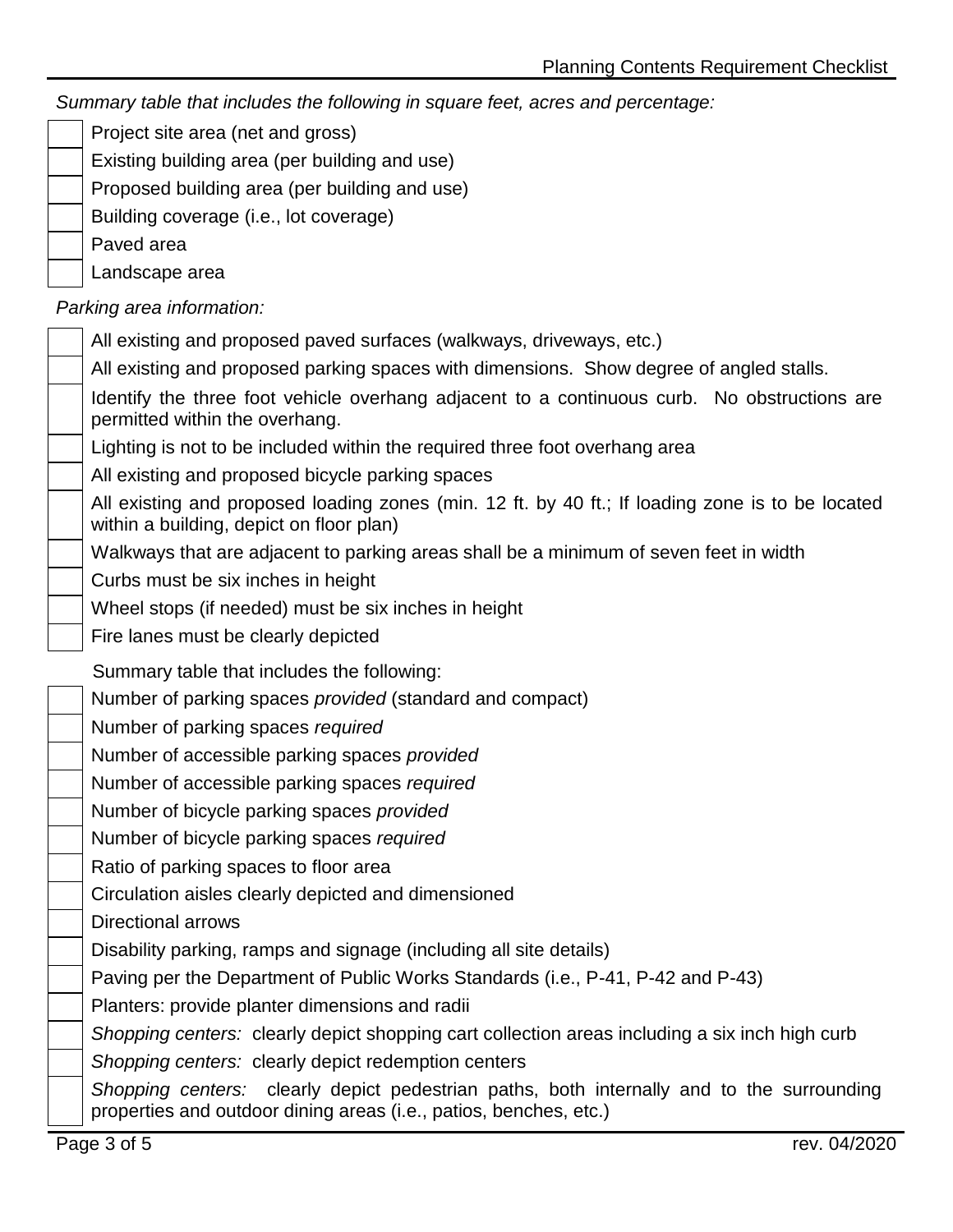|                                                        | Off-site information:                                                                                                                                                                                      |  |  |
|--------------------------------------------------------|------------------------------------------------------------------------------------------------------------------------------------------------------------------------------------------------------------|--|--|
|                                                        | Adjacent land use and zoning designations                                                                                                                                                                  |  |  |
|                                                        | Adjacent streets, freeways, and railroads (labeled and dimensioned)                                                                                                                                        |  |  |
|                                                        | Section lines and center lines                                                                                                                                                                             |  |  |
|                                                        | All existing and proposed dedications. Provide a dimension from the section and center lines to<br>the existing and proposed property lines.                                                               |  |  |
|                                                        | Street Improvements: Identify existing and proposed curb, gutter, sidewalks (provide width),<br>driveway approaches (provide width), accessible ramps (provide radius), bus bays, traffic<br>signals, etc. |  |  |
|                                                        | All street furniture including utility poles, boxes, guy wires, signs, street lights (specify if wood or<br>metal pole), fire hydrants, bus stop benches, trash receptacles, tree wells, etc.              |  |  |
|                                                        | Identify the required four foot minimum path of travel along the public sidewalk adjacent to<br>property                                                                                                   |  |  |
|                                                        | Median Islands: Identify and specify if existing to remain, proposed or to be modified                                                                                                                     |  |  |
|                                                        | Intersections: If the proposed project is on street corner, provide the entire intersection on the<br>site plan. If located on a major intersection, also provide existing striping                        |  |  |
|                                                        | Canals: Identify adjacent canals and provide a proposed cross section complete with<br>dimensions (unless proposed to be piped)                                                                            |  |  |
|                                                        | Sewer: Location and size of existing and proposed sewer lines and manholes                                                                                                                                 |  |  |
|                                                        | Water: Location and size of existing and proposed water lines                                                                                                                                              |  |  |
|                                                        | Storm Drain: Location of existing and proposed storm drain facilities                                                                                                                                      |  |  |
|                                                        | Vacations: Identify and dimension all vacations                                                                                                                                                            |  |  |
|                                                        | Tree wells and method of irrigation                                                                                                                                                                        |  |  |
| Elevations and Floor Plans must include the following: |                                                                                                                                                                                                            |  |  |
|                                                        | Elevations labeled appropriately (i.e., north, south, east and west) of all proposed buildings                                                                                                             |  |  |
|                                                        | General architectural features (i.e., window and door locations, trim, materials, etc.)                                                                                                                    |  |  |

All wall-mounted equipment (i.e., lights, gutters, downspouts, etc.)

All mechanical and electrical equipment and how it will be screened from the public right of way (i.e., HVAC units, meters, etc.)

Emergency exits and pathways

Height of each proposed building to the highest point of the structure measured from the nearest public right of way and a dashed line clearly depicting the maximum height limit of the **City**